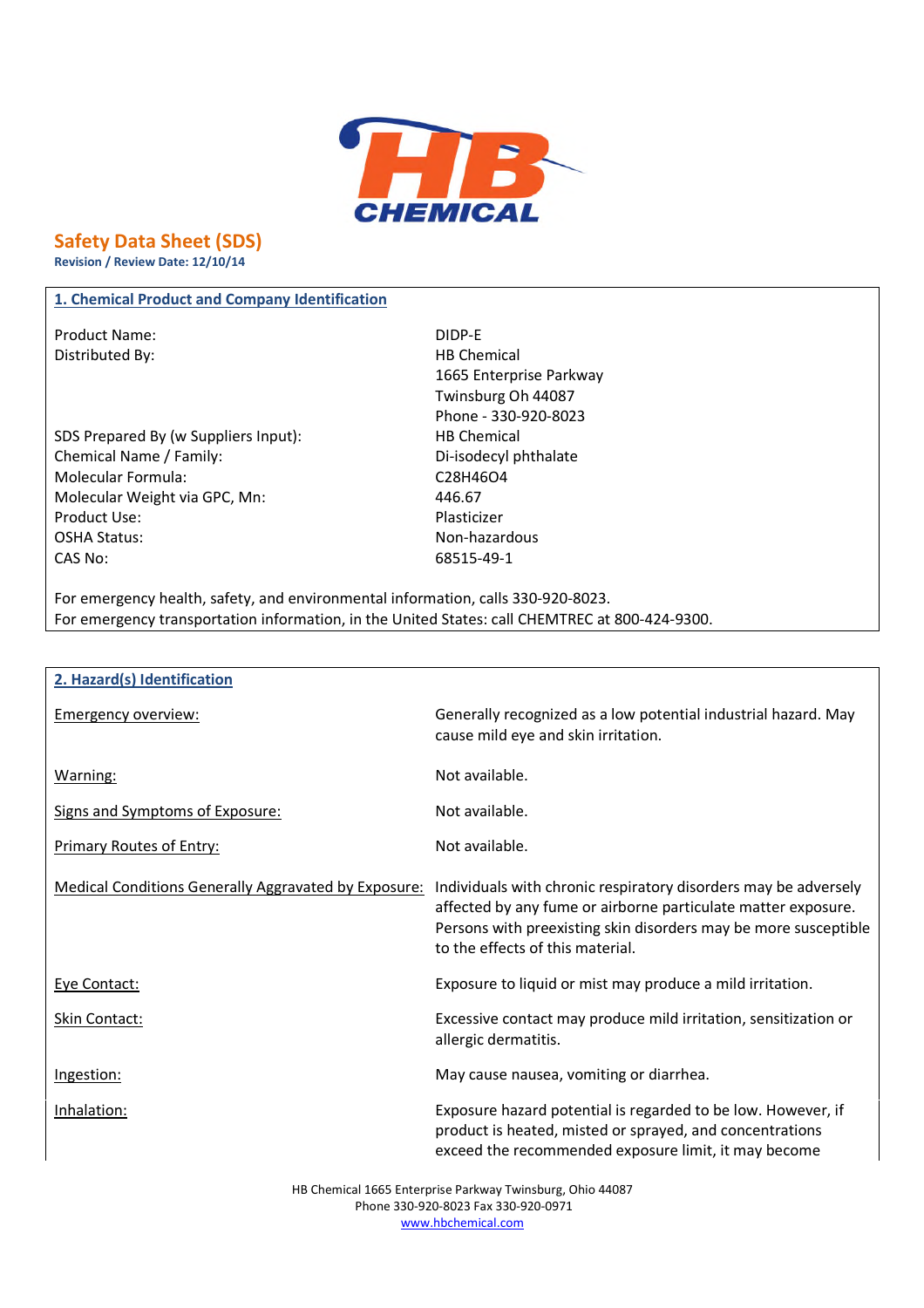|                             | irritating to the mucous membranes of the upper respiratory<br>tract.                                                                                                                                                                                 |
|-----------------------------|-------------------------------------------------------------------------------------------------------------------------------------------------------------------------------------------------------------------------------------------------------|
| <b>HMIS Hazard Ratings:</b> | Health- 1, Flammability - 1, Reactivity -0, Personal- C                                                                                                                                                                                               |
| HMIS limitation statement:  | The HMIS hazard ratings numbers are meant to give a quick<br>indication of the relative hazards associated with the product.<br>All of the information contained in the SDS should be consulted<br>to assist with the safe handling of this material. |

| 3. Composition / Information on Ingredients |                      |                            |
|---------------------------------------------|----------------------|----------------------------|
| Weight Percent / Typical                    | Component Identity   | <b>CAS Registry Number</b> |
| 99%                                         | Diisodecyl phthalate | 68515-49-1                 |

| <b>4. First Aid Measures</b> |                                                                                                                                                                                  |
|------------------------------|----------------------------------------------------------------------------------------------------------------------------------------------------------------------------------|
| Inhalation:                  | Remove to fresh air; give artificial respiration or oxygen if<br>necessary.                                                                                                      |
| Eyes:                        | Flush eyes with water for 15 minutes. Call a physician if<br>irritation develops.                                                                                                |
| Skin:                        | Wash skin with soap and water. If in contact with hot product,<br>treat as a burn.                                                                                               |
| Ingestion:                   | Give 1-2 large glasses of water or milk. Induce vomiting by<br>touching finger to back of throat. Never give anything by mouth<br>to unconscious person. Seek medical attention. |

| <b>5. Fire-Fighting Measures</b>    |                                                                                                                                                                                                                                                                                                                                                   |
|-------------------------------------|---------------------------------------------------------------------------------------------------------------------------------------------------------------------------------------------------------------------------------------------------------------------------------------------------------------------------------------------------|
| Suitable Extinguishing Media:       | Use Chemical foam, CO2, Dry Chemical, water fog.                                                                                                                                                                                                                                                                                                  |
| Fire Fighting Procedures:           | Treat as burning oil. Use water spray to cool fire-exposed<br>containers. Keep drums as cool as possible to avoid expansion,<br>explosions, and splattering. A MSHA/NIOSH approved self-<br>contained breathing apparatus should be worn. Full eye<br>protection and protective clothing are required for all<br>indoor/outdoor fires and spills. |
| Hazardous Combustion Products:      | This product will decompose under extreme temperatures<br>forming oxides of carbon.                                                                                                                                                                                                                                                               |
| Unusual fire and explosion hazards: | Solid streams of water directed at burning liquid may cause<br>frothing.                                                                                                                                                                                                                                                                          |

**6. Accidental Release Measures**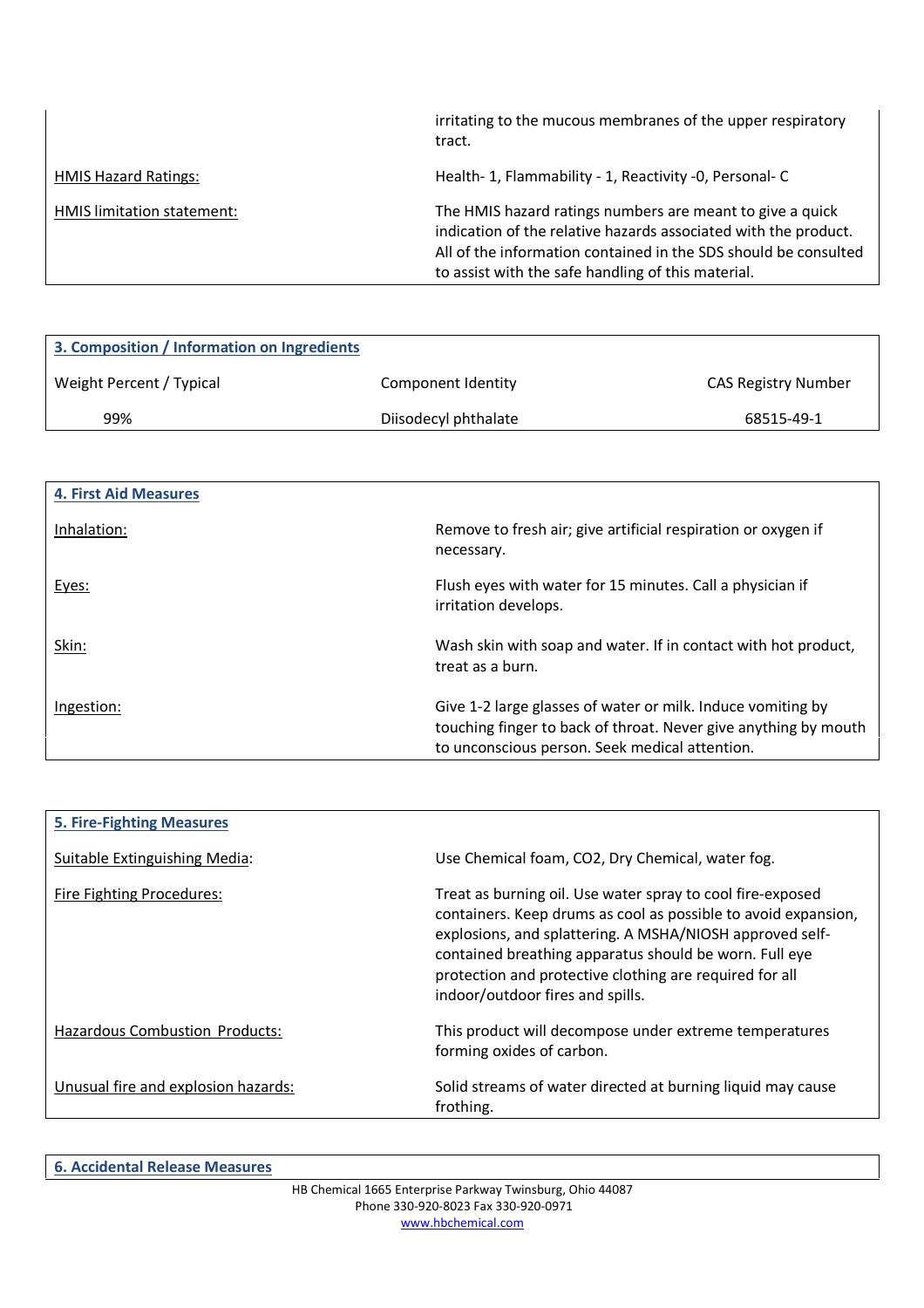| Steps to be taken in case material is spilled: | Dike and contain the spill with inert material (i.e., sand, earth,<br>sawdust) and transfer liquid and solid diking material to<br>separate containers for recovery or disposal. Wash floor area<br>with hot water solution. Remove contaminated clothing and<br>wash before reuse. Wash affected skin areas with soap and<br>water. Keep spills out of all sewers and bodies of water. |
|------------------------------------------------|-----------------------------------------------------------------------------------------------------------------------------------------------------------------------------------------------------------------------------------------------------------------------------------------------------------------------------------------------------------------------------------------|
| Environmental Disposal Information:            | Keep spills out of all sewers and bodies of water.                                                                                                                                                                                                                                                                                                                                      |
| Waste Disposal:                                | All containers should be effectively labeled to facilitate the<br>appropriate disposal or reclaim.                                                                                                                                                                                                                                                                                      |

| 7. Handling and Storage              |                                                                                                                                                                             |
|--------------------------------------|-----------------------------------------------------------------------------------------------------------------------------------------------------------------------------|
| Precautions to be taken in handling: | Avoid contact with skin. Provide adequate ventilation if fumes<br>or vapors are generated.                                                                                  |
| <b>Empty Containers:</b>             | Not available.                                                                                                                                                              |
| Storage:                             | Store in sealed containers in dry, ambient temperature<br>conditions. Perform drum and tote filling in well-ventilated area<br>wearing protective eye shields and clothing. |

| 8. Exposure Controls / Personal Protection |                                                                                                                                                               |
|--------------------------------------------|---------------------------------------------------------------------------------------------------------------------------------------------------------------|
| <b>Exposure Controls:</b>                  | Not available.                                                                                                                                                |
| <b>Respiratory Protection:</b>             | Use a NIOSH approved respirator when exposure to mists or<br>vapors is anticipated.                                                                           |
| <b>Engineering Measures:</b>               | For normal operation, local exhaust ventilation should suffice.<br>Direct exhaust when exposure is above the OSHA PEL.                                        |
| Ventilation:                               | Use only where sufficient ventilation exists to keep exposure<br>levels of fumes and dust below recommended levels.                                           |
| Hand protective:                           | Neoprene, natural rubber or nitrile gloves.                                                                                                                   |
| <b>Eye Protection:</b>                     | Safety glasses with side shields.                                                                                                                             |
| Skin and Body Protection:                  | Not available.                                                                                                                                                |
| Facilities:                                | There should be a shower facility and eyewash in the building<br>where this product is being stored and handled. Exercise good<br>chemical handling practice. |

| 9. Physical and Chemical Properties |             |
|-------------------------------------|-------------|
| Physical Form:                      | Oily liquid |
|                                     |             |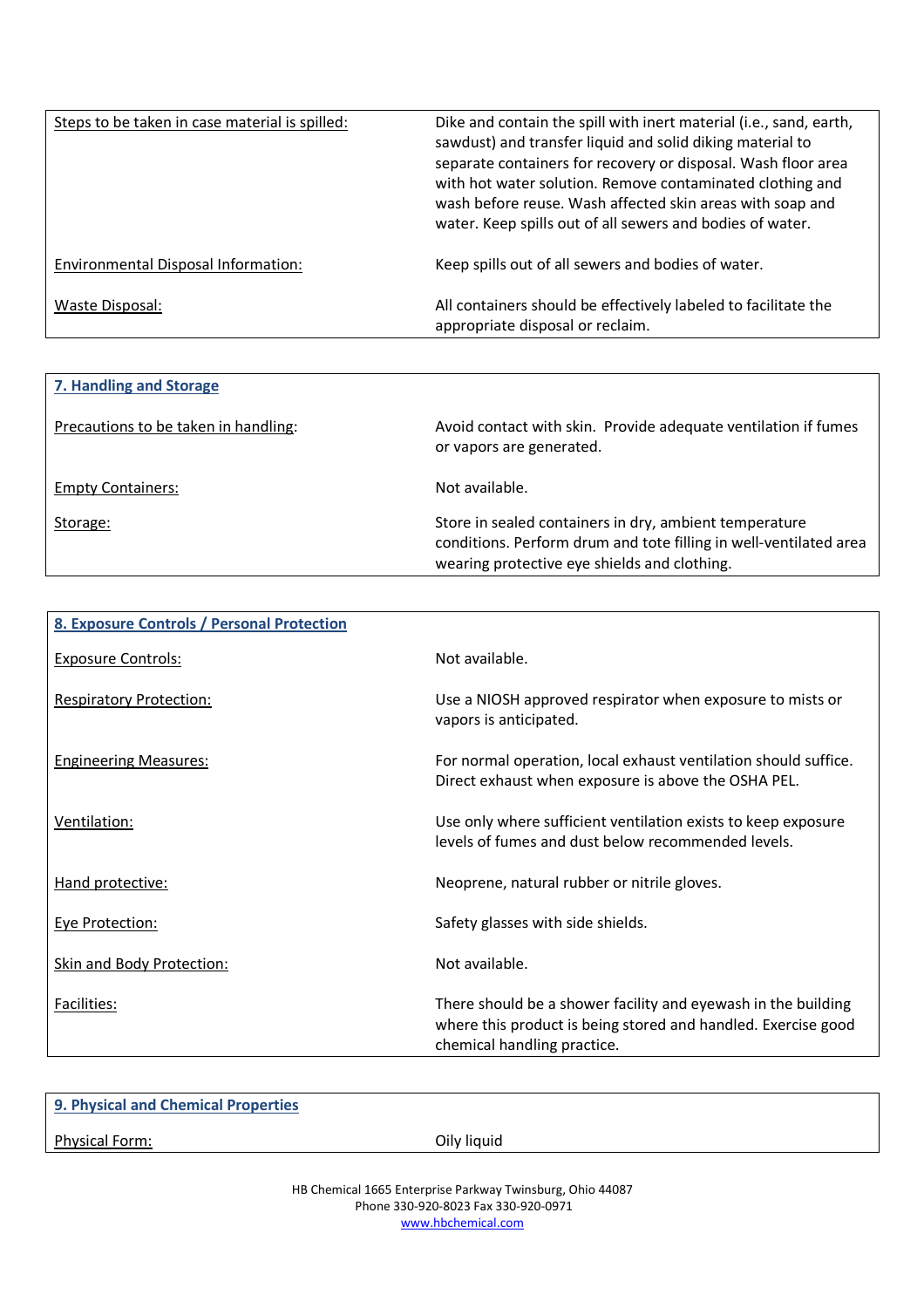| Appearance & Odor:                         | Clear oily liquid/ mild ester odor |
|--------------------------------------------|------------------------------------|
| <b>Specific Gravity:</b>                   | $@25^{\circ}C = 0.966$             |
| Solubility in Water:                       | $< 0.1\%$                          |
| Softening Point, R&B:                      | Not available.                     |
| Flash Point, TAG CC F:                     | 232°C (450°F) COC                  |
| Percent Volatiles (by weight):             | Not available.                     |
| Evaporation Rate (Water $\sim$ I):         | < 1 (butyl acetate=1)              |
| Vapor Pressure (mm Hg):                    | 0.06 mm Hg @ 200°C (392°F)         |
| Boiling Point (°F) Initial:                | 260°C (500°F)                      |
| Vapor Density (Air ~ I):                   | Not available.                     |
| Auto ignition Temperature, <sup>o</sup> C: | Not available.                     |
| Flammable Limits, %(V):                    | Not available.                     |

| 10. Stability and Reactivity          |                                                             |
|---------------------------------------|-------------------------------------------------------------|
| Stability:                            | This product is stable under normal conditions.             |
| Incompatibility (Materials to Avoid): | None known.                                                 |
| Conditions to Avoid:                  | None known.                                                 |
| Hazardous Polymerization:             | Will not occur under normal circumstances.                  |
| Hazardous Decomposition Products:     | Possibly carbon monoxide, carbon dioxide and organic acids. |

### **11. Toxicological Information**

This material is not listed as a carcinogen or potential carcinogen by NTP, IARC, or OSHA.

The dietary administration of DIDP to rats has been demonstrated to produce hepatomegaly, proliferation of hepatic peroxisomes and alteration in serum triglyceride and cholesterol levels (British Industrial Biological Research Assoc. Confidential Report (No. 0495/5/85).

DIDP tested on Bacillus subtilis & E. coli for repair and an E. coli and Salmonella typhimurium for mutation gave negative results (Env. Health Perspective 17:203, 1976).

Laboratory animal studies have shown that DIDP may cause adverse reproductive effects at high doses (Environ. Res. 9:1, 1975).

**12. Ecological Information**